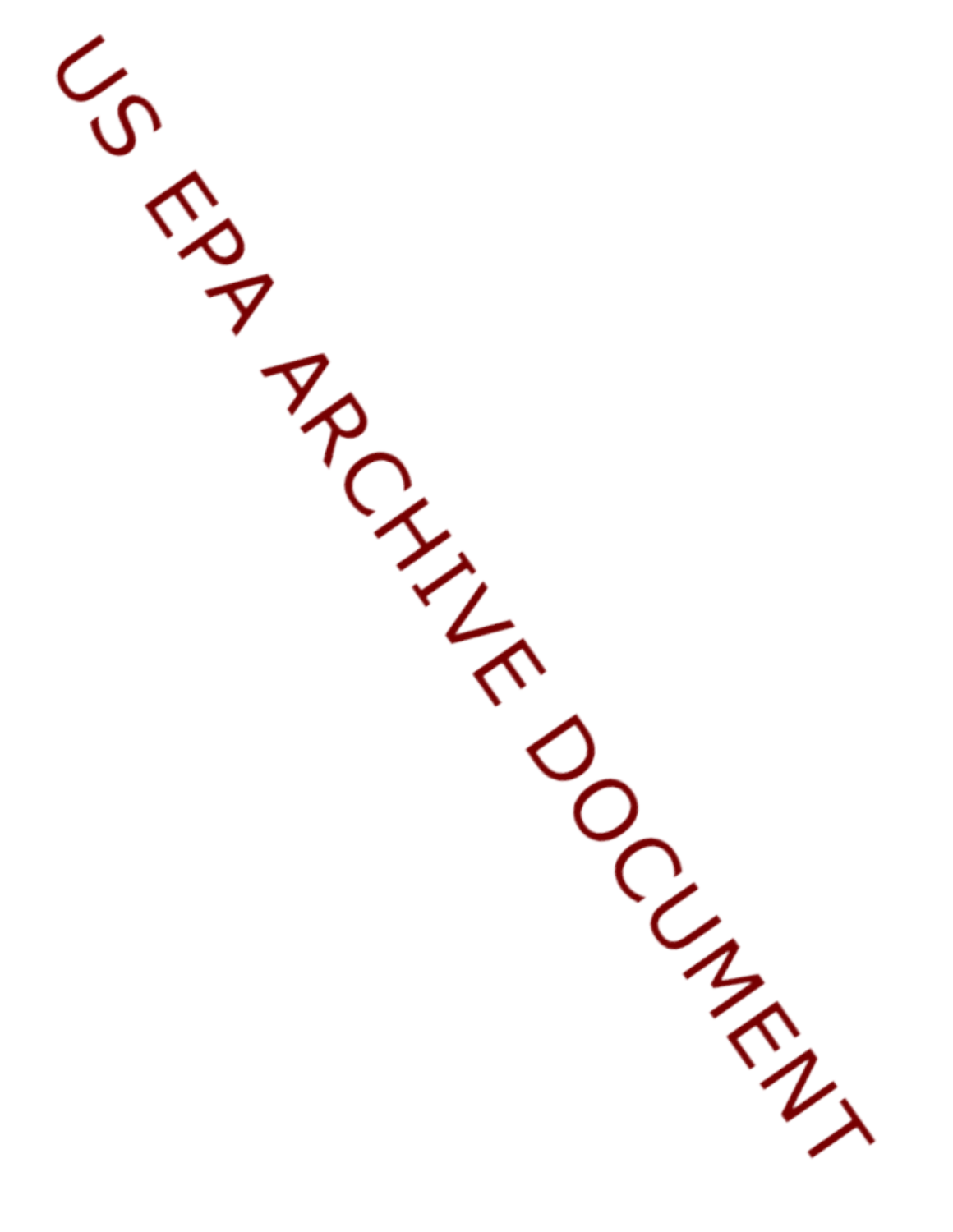helps EPA staff members meet deadlines and achieve goals with the expected resources.

If you plan and organize public involvement activities well, you can make the entire process clear to the public and clarify their role. Groups and individuals will better understand when and where they can effectively involve themselves with EPA decision making.

Remember that budgeting is part of planning. Developing a comprehensive budget will depend on many factors. For example, you should not budget for education and outreach until you know how extensive it needs to be.

Costs of involvement activities vary a lot, so budgets will too. It is critical to integrate the public involvement budget into your program's overall strategic planning process during the earliest stages of EPA planning and action.

## Plan Your Work

### How to Organize Your Public Involvement Planning and Budgeting

The Website for the "Internet Dialogue on Public Involvement in EPA Decisions" is http://www.network-democracy.org/epa/epa-pip

- Clearly define the purpose, goals, and objectives of the public involvement.
- Identify the target audiences and become familiar with the community or affected public's issues.
- Communicate with other Agency staff who may have worked on similar public involvement activities or with

similar audiences for ideas, information, resources/budget questions and key contacts.

- Find out how knowledgeable the community or affected public is about the issues and what additional information will be useful to them.
- Determine the best method and costs for communicating with the community or affected public (e.g., electronically, mailings, meetings, door-to-door contact, advertisements, etc.).

#### More Information about the Policy

Copies of the Policy and the Framework for implementing it are available at http://www.epa.gov/publicinvolvement/policy2003/ policy2003.pdf and http://www.epa.gov/publicinvolvement/policy2003/ framework.pdf

EPA's Response to Comments on the Draft 2000 Public Involvement Policy is available at http://www.epa.gov/public involvement/policy2003/response.pdf

Plan and Budget for Public Involvement



Involvement brings the pieces together

Step 1: Plan and **Budget for Public** Involvement

#### Goal:

- To ensure effective public involvement processes through adequate budgeting and thorough planning.

The U.S. Environmental Protection Agency (EPA) issued its new Public Involvement Policy in June 2003. The Policy's overall goal is for excellent public involvement to become an integral part of EPA's culture, thus supporting more effective Agency decisions and actions.

The Policy provides guidance to EPA managers and staff on how you can better involve the public in the Agency's decision making. The Policy outlines seven steps to effective involvement. This brochure (one in a series) offers suggestions to help you "get started" planning and budgeting public involvement activities and processes.

### Why Plan and Budget for Public Involvement?

Planning public involvement activities and adequately budgeting resources (time, money, and in-kind efforts) help ensure an effective public involvement process. Early planning helps get these activities and processes moving in an orderly way, both within EPA and with the public.

### What to Consider in Public Involvement Planning and Budgeting

When you begin thinking about the strategic planning process, recognize that planning for involvement up front

"Planning for public involvement should occur in the context of larger program planning efforts. This can facilitate earlier involvement and reduce resources needed for implementation. Even more importantly, such planning increases the likelihood that public involvement will become an integral part of agency programs, rather than a less effective add-on to agency efforts."

Caron Chess, Rutgers University Center for Environmental Communication Public Comments on the 2000 Draft Public Involvement Policy

z ш

ត

EPA 233-F-03-005

"Involvement brings the pieces together" artwork is the creation of Erica Ann Turner, who contributed the work through an agreement between the Art Institute of Washington and EPA.



United States Environmental Protection Agency National Center for Environmental Innovation Public Involvement Staff 1200 Pennsylvania Avenue, NW 1807T Washington, DC 20460



### Plan & Budget

- Identify audience
- Research needs
- Clarify goals & key leads
- Prioritize time line
- Outline budget
- Anticipate barriers